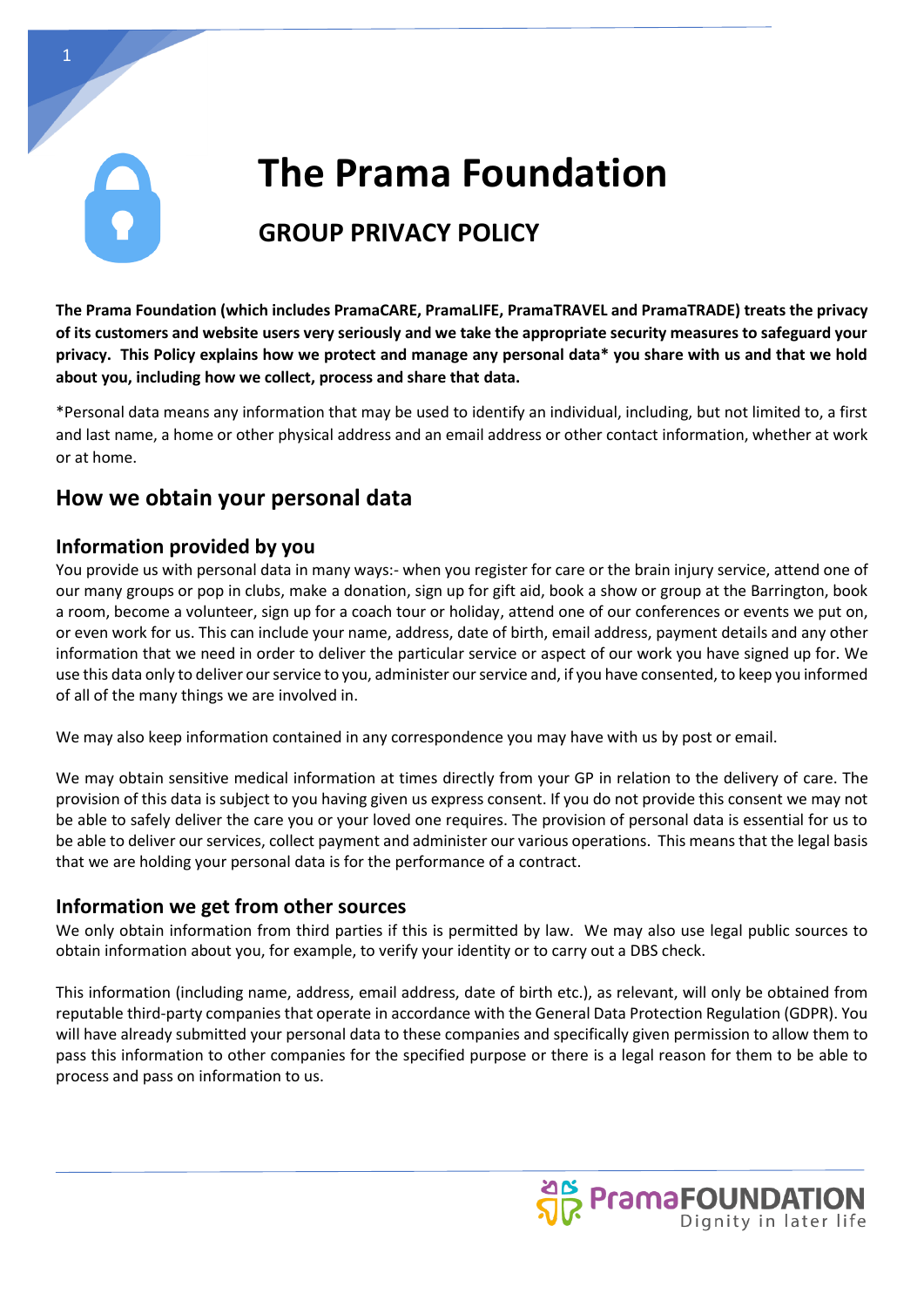#### **How we use your personal data**

We use your personal data to manage and administer our services. We also act as controller and processor in regard to delivering Care in line with CQC guidelines and assessment and the processing of your Direct Debit instructions, payment instructions, show ticketing and coach tours. We undertake always to protect your personal data, including your health and financial details where used, in a manner which is consistent with our responsibility as a registered CQC operation and the requirements of the General Data Protection Regulations (GDPR) concerning data protection. We also take the appropriate security measures to protect any historical personal data we hold on you in archive storage.

#### **Do we use your personal data for marketing purposes?**

Any information that you choose to give us will not be used for marketing purposes by us unless you have given us express consent to use your data for this purpose. We will only use your data in accordance with the purposes you have given us express permission for and in order to deliver the particular service that you are using.

#### **Sharing Information**

We will keep information about you confidential and we will from time to time share your information across the Prama Foundation group where this is essential for our service delivery to you and where this is required for audit and compliance monitoring. We will only disclose your information to other third parties where we have a legal obligation to or you have given us your express consent.

### **Categories of third parties**

Depending on the service you are using from Prama we may disclose your data to the following third parties:

- Care Quality Commission (CQC);
- government monitoring (National Minimum Dataset for Social Care);
- referencing agencies;
- any mailing agents, contractors and advisors that provide a service to us or act as our agents on the understanding that they keep your information confidential;
- anyone to whom we may transfer our rights and duties under any agreement we have with you;
- any legal or crime prevention agencies and/or to satisfy any regulatory request (including recognised practitioner bodies) if we have a duty to do so or if the law allows us to do so.

# **Transfer of your personal data outside of the European Economic Area (EEA)**

We do not currently transfer your personal data outside of the EEA. If in the future we transfer your personal data, in accordance with the terms of this Policy outside of the EEA, we will make sure that the receiver agrees to provide the same level of personal data protection and use as is required by the General Data Protection Regulations (GDPR) and this will be a contractual requirement.

If you require further information regarding such transfers please write to the Data Protection Officer, Prama Foundation, Moran House, 1 Holes Bay Park, Sterte Avenue West, Poole, Dorset, BH15 2AA or email [DPO@pramacare.co.uk](mailto:DPO@pramacare.co.uk)

#### **How long do we keep this information about you?**

We only keep your personal data for the length of time to manage and administer the service that we provide to you. The retention period will also take into account our need to meet any legal, statutory and regulatory obligations. These reasons can vary from one piece of information to the next. In all cases our need to use your personal information will be reassessed on a regular basis and information that is no longer required will be disposed of in a secure way.

2

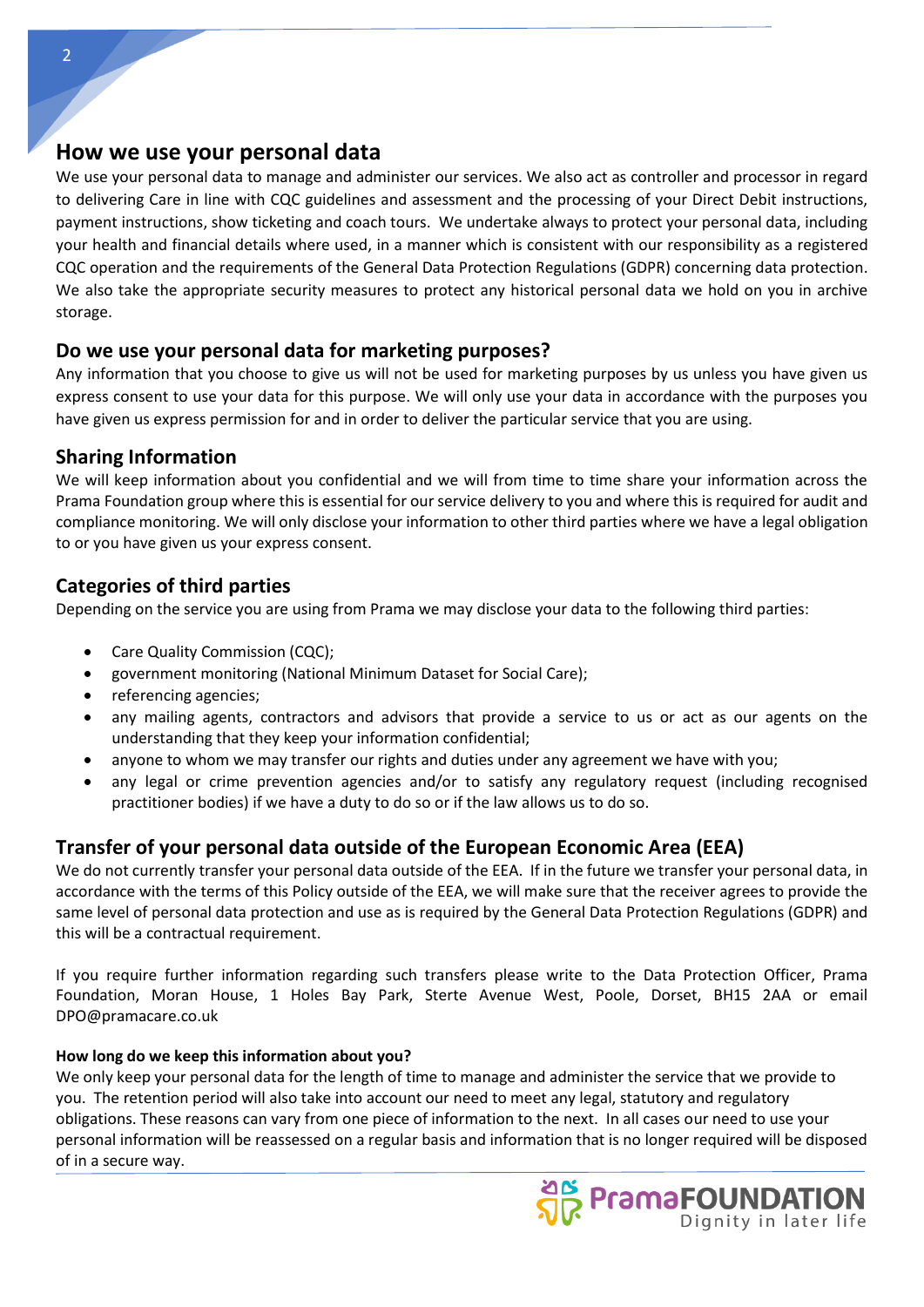# **Data Subject rights**

### **Subject access requests**

The General Data Protection Regulation (GDPR) grants you (hereinafter referred to as the "data subject") the right to access the personal data that we hold about you. This is referred to as a subject access request. We shall respond promptly, and certainly within one month from the point of receiving the request and all of the necessary information from you to enable us to proceed with your subject access request. Our formal response shall include details of the personal data we hold about you.

# **Right to rectification**

You, the data subject, shall have the right to obtain from us, without undue delay, the rectification of inaccurate personal data we hold concerning you. Taking into account the purpose of the processing, you, the data subject, shall have the right to have incomplete personal data completed, including by means of providing a supplementary statement.

### **Right to erasure**

You the data subject, shall have the right to obtain from us the erasure of personal data concerning you without undue delay providing there are not legal, statutory or regulatory reasons why we are unable to.

# **Right to restriction of processing**

Subject to exemptions, you, the data subject, shall have the right to obtain from us restriction of processing where one of the following applies:

- a) the accuracy of the personal data is contested by you, the data subject, and is restricted until the accuracy of the data has been verified;
- b) the processing is unlawful and you, the data subject, oppose the erasure of the personal data and instead request the restriction in use;
- c) we no longer need the personal data for the purpose of processing, but it is required by you, the data subject, for the establishment, exercise or defence of legal claims;
- d) you the data subject, have objected to processing of your personal data pending the verification whether there are legitimate grounds for us to override these objections.

# **Notification obligation regarding rectification or erasure of personal data or restriction of processing**

We shall communicate any rectification or erasure of personal data or restriction of processing as described above to each recipient to whom personal data has been disclosed, unless this proves impossible. We shall provide you the data subject, with information about those recipients if you request it.

# **Right to data portability**

You, the data subject, shall have the right to receive your personal data, which you have provided to us, in a structured, commonly used and machine-readable format and have the right to transmit this data to another controller, without hindrance from us.

# **Right to Object**

You, the data subject, have the right to object, on grounds relating to your particular situation, at any time to the processing of personal data concerning you, including any personal profiling; unless this relates to processing that is necessary for the performance of a task carried out in the public interest or an exercise of official duty vested in us. We shall no longer process the personal data unless we can demonstrate compelling legitimate grounds for the